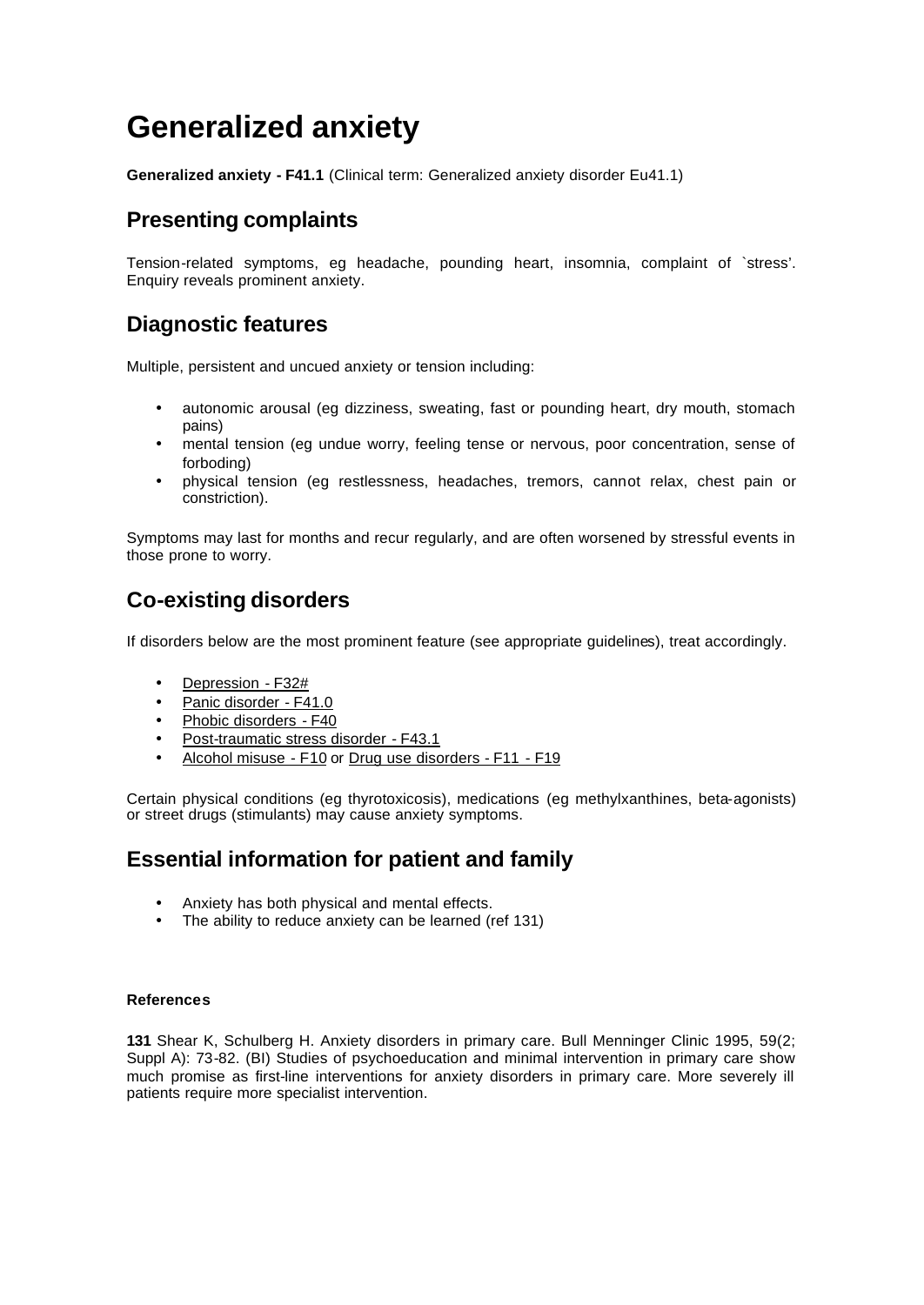# **General management and advice to patient and family**

(ref 132)

- Explain the link between physical and psychological symptoms of anxiety.
- Encourage use of relaxation methods daily to reduce anxiety. (see Learning to relax)
- Cut down caffeine consumption (coffee, tea, stimulant drinks).
- Avoid using alcohol, tobacco, street drugs to cope with anxiety.
- Tell about practice or non-statutory resources for problem-solving, relaxation, yoga.
- Regular physical exercise is often helpful.
- Use self-help publications to develop psychosocial strategies to cope with anxiety (see Resources for patients and families).
- Encourage engagement in activities that are pleasurable or have previously reduced anxiety.
- Encourage simple cognitive strategies: - identify undue worries (eg when daughter is five minutes late from school, mother worries that she may have had an accident) - discuss ways to question these undue worries when they occur (eg when the mother starts to worry about daughter, could tell herself, "I'm starting to be caught up in worry again. She's only a few minutes late and should be home soon. I won't call her school to check unless she's an hour late". Explore alternative explanations. (see Dealing with anxious thinking)
- Structured problem-solving methods can ease current life problems that contribute to anxiety: (ref 133) (see Solving problems and achieving goals) - identify triggers of undue worry (eg a woman presents with worry, tension, nausea and insomnia which began after her son was diagnosed with asthma and worsens when he has asthmatic episodes). Ask the patient to:

- list every solution they can think of (eg meet the nurse to learn about asthma management, read leaflets about it, discuss concerns with other parents of asthmatic children, write down a management plan for son's asthma episodes)

- list the pros and cons of each possible solution (try this between appointments) - help the patient to choose their preferred approach (not necessarily the first that comes to mind)

- help the patient to work out the steps necessary to achieve the plan

- set a date to review the plan. Work out and encourage what is working.

#### **References**

**132** NICE will publish a guideline on Anxiety (generalized) in June 2004. (AI)

**133** Hawton K, Kirk J. Problem-solving. In: Hawton K, Salkovskis PM, Kirk J, Clark DM (eds.) Cognitive Therapy for Psychiatric Problems: A Practical Guide. Oxford: Oxford University Press, 1989: 406-426. (AII)

## **Medication**

(ref 132)

Longer-term outcome seems better after psychosocial than drug treatment. Medication is a secondary treatment in managing generalized anxiety.(ref 131,134) ay be used if significant anxiety persists despite the measures described above.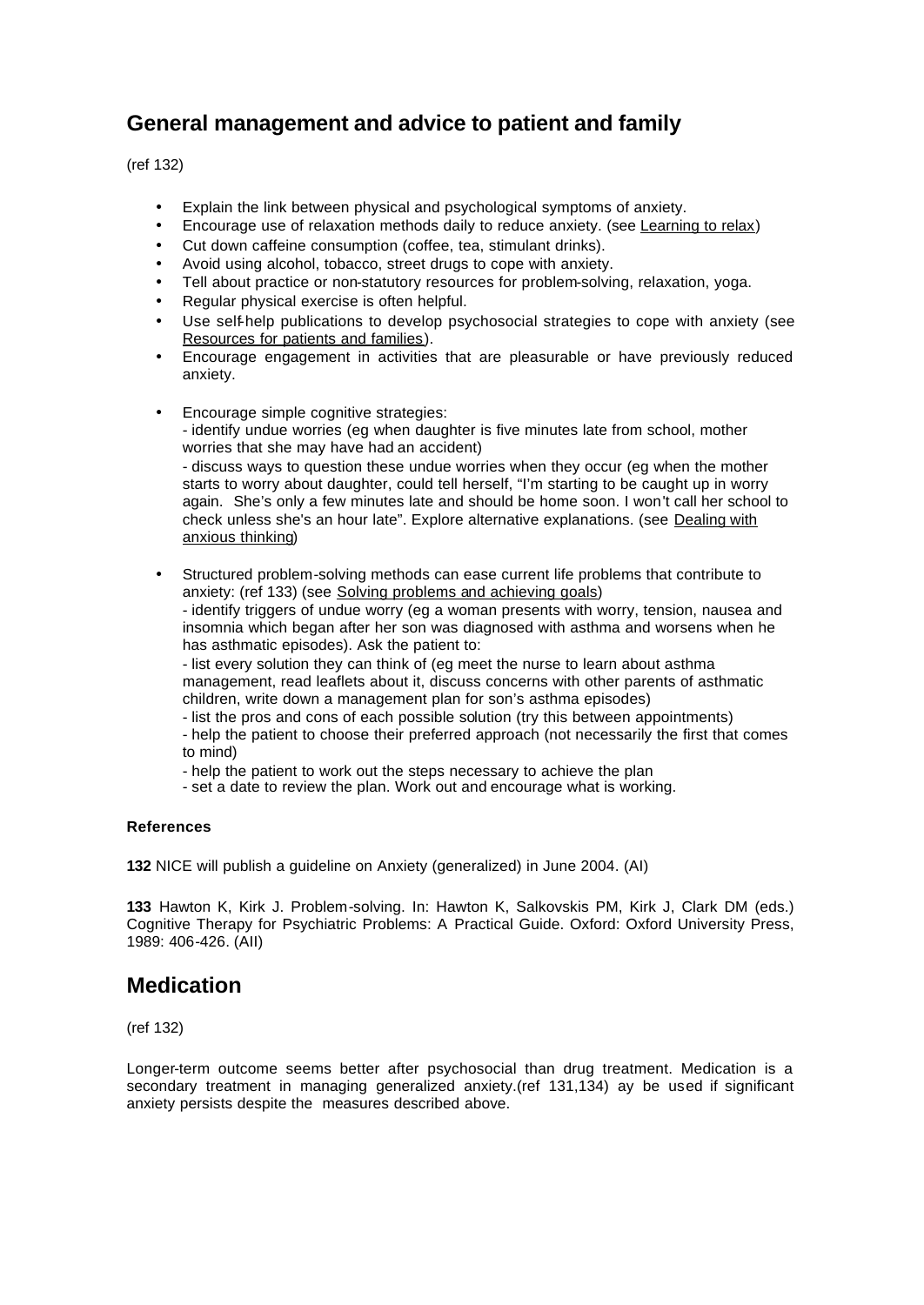- Anti-anxiety medication (ref 135) (BNF section 4.1.2.): avoid short-acting benzodiazepines; they should not be used for less than 2 weeks.
- Antidepressant drugs (BNF section 4.3), eg tricyclics or SSRIs, may help, especially if depression is present (ref 136). Discontinuation should be gradual over a month. Beta-blockers may reduce physical symptoms such as tremor in particular settings (ref 137).

#### **References**

**131** Shear K, Schulberg H. Anxiety disorders in primary care. Bull Menninger Clinic 1995, 59(2; Suppl A): 73-82. (BI) Studies of psychoeducation and minimal intervention in primary care show much promise as first-line interventions for anxiety disorders in primary care. More severely ill patients require more specialist intervention.

**132** NICE will publish a guideline on Anxiety (generalized) in June 2004. (AI)

**134** See reference 13.

**135a** Gould RA, Otto MW, Pollack MH, Yap L. Cognitive behavioural and pharmacological treatment of generalised anxiety disorder: a preliminary meta-analysis. Behaviour Ther 1997, 28(2): 285-305. (BI) This paper discusses the effectiveness of different treatments for anxiety. Buspirone had a much lower effect size than either benzodiazepines or antidepressants, and its onset is slow (up to four weeks). However, problems with dependence and withdrawal are minimal compared with benzodiazepines. Cognitive behaviour therapy (CBT) and anxiety management were the most efficacious psychological treatments; each was equally efficacious in the short term. Gains of CBT and anxiety management were maintained at six months.

**135b** Lader MH, Bond AJ. Interaction of pharmacological and psychological treatments of anxiety. Br J Psychiatry 1998, 173(Suppl 34): 165-8. Firm conclusions are not possible. Observations suggest using benzodiazepines for treating anxiety initially, as these produce rapid symptomatic improvement; then psychological treatments can take over.

**135c** A Cochrane review will soon be available. Gale C, Kapczinski F, Busnello JV et al. Benzodiazepines for generalized anxiety (Protocol for a Cochrane Review). In: The Cochrane Library, Issue 4, 2003. Oxford: Update Software.

**136a** Kapczinski F, Lima MS, Souza, JS, Schmitt, R. Antidepressants for generalized anxiety disorder (Cochrane Review). In: The Cochrane Library, Issue 2, 2003. Oxford: Update Software (AI) Fifteen studies were examined. Antidepressants are superior to placebo in treating general anxiety disorder (GAD) and are tolerated by GAD patients.

**136b** A Cochrane review will soon be available. Kapczinski F, Ribeiro L, Quevedo J et al. 5HT-1 agonists for generalized anxiety (Protocol for a Cochrane Review). In: The Cochrane Library, Issue 4, 2003. Oxford: Update Software.

**137** Tyrer P. Use of beta-blocking drugs in psychiatry and neurology. Drugs 1980, 20: 300-308.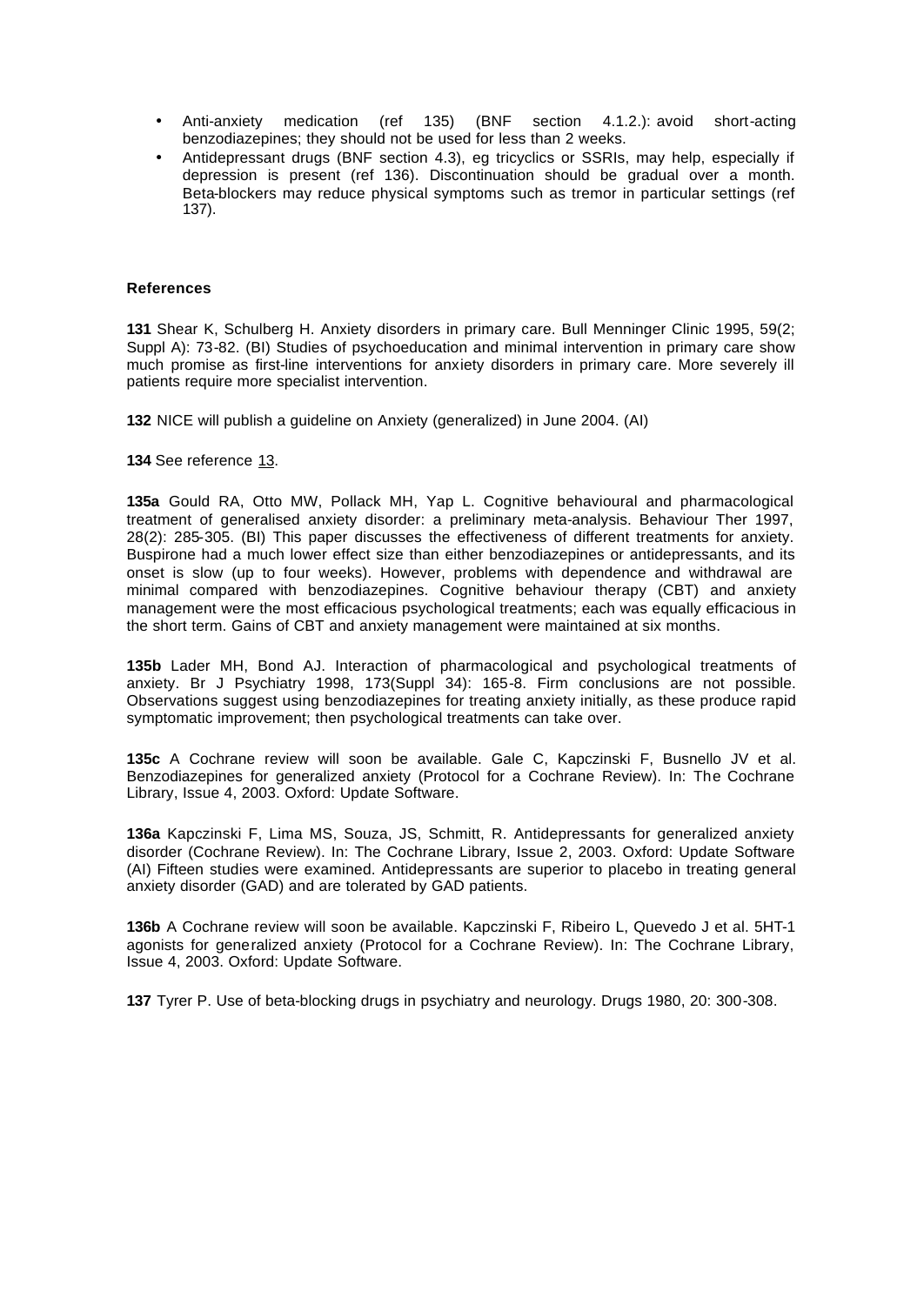# **Liaison and referral**

#### See general referral criteria.

Liaison or non-urgent referral to secondary mental-health services is advised if anxiety is sufficiently severe or enduring to interfere with social or work functioning.

Consider cognitive/behavioural therapy or anxiety management (ref 135). Self-care classes and 'assisted bibliotherapy' can also be effective in primary care for milder anxiety (ref 138,139).

#### **References**

**135c** A Cochrane review will soon be available. Gale C, Kapczinski F, Busnello JV et al. Benzodiazepines for generalized anxiety (Protocol for a Cochrane Review). In: The Cochrane Library, Issue 4, 2003. Oxford: Update Software.

**138** Kupshik G, Fisher C. Assisted bibliotherapy: effective, efficient treatment for moderate anxiety problems. Br J Gen Pract 1999, 49: 47-8. (BIII) Learning self-help skills through reading, supported by contact with a clinician, significantly improved symptoms. More patients improved with more clinician contact, especially if less educated.

**139** Bower P, Richards D, Lovell, K. The clinical and cost-effectiveness of self-help treatments for anxiety and depressive disorders in primary care: a systematic review. Br J Gen Pract 2001, 51: 838-845. (AI) Self-help treatments may have the potential to improve the overall costeffectiveness of mental health service provision.

## **Resources for patients and families**

| Solving problems and<br>achieving goals<br>the pain day of the children country and determined the following the profile and coun-<br>to a collection provide service and in condition and many<br>the Colombia de Antique<br>We have the further higher that concident this follows occur and depends into the gas time when<br>and workers a layerse recibe a content and was not become.<br>all costs to be traditions at the term and controllers.<br>CON HOLLYWAY CLAR<br>THE R. P. LEWIS CO., LANSING, MICH. 49-14039-1-120-2<br>and the form and the company of<br>POTENTALE ROWING TO AN ANGELES FOR<br>to have been and about completion, wanted the constants<br>land, Difficilla Aub is now at the date of the<br>of the state state of the state and the state and<br>ling & Machine is space and one desays shipper.<br>and the company and provide a second condition data in a company final and the second<br>and continued a child modern dealers.<br>land, findings with simplement refer to this first<br>27. send cability through Talk and By to tak 21 doesn't achieve comfor-<br>I did a collisi condita che filati che se riggio lon è attatto di lo causo<br>sent training children cold-under called control from condition<br>can show their consider functions. Today, strink can be child an original and<br>decreased at your diffusion with oil siles and<br>and the result of the first state of the country of the country of | _earning to relax<br>Second trails feature in Adv Ascular car of cash is an in Mr.<br>and the state of the company of the company of the company of the<br>ally condition about the state of the state of the Community<br>The part of the Chinese collection contact on the part of the Chinese collection<br>and a few and company of the condition of the state of the condition of the condition of<br>to your traditional of the characteristic at the seasonal<br>an experience of the college<br>and control with respective an except setter into<br>the collection in the London Corporation<br>THE R. P. LEWIS CO., LANSING, MICH. 49-14039-1-120-2<br><b>LOOST-MINE UNDER CASTLE</b><br>Solution date through the code of<br><b>BETTER STATISTICS</b><br>and the contract of<br><b>Bally car and a</b><br><b>RETAKTIONS AND STATE</b><br>the first than the process or each study the class to the line of<br>that contractment through the permitted primer<br>the case. That can are the sixt a final can consumer cascular<br>and the first party of the color<br>terms, being determinente informationale in-<br>the first contribution of the term are determined as the con-<br><b>Bill and Company and Company</b><br>conservation and the contract was determined<br>the Company of the Second<br>is think after him a<br>the Party and Party of Links and<br>the company of the company of the company of | Dealing with anxious<br>1. Management Schlost<br>SCORE CONTRACTOR<br>the base wide in the of the to the County of the County of<br>hanno deve degle 10 decembra alla delle costa che en per la<br>and the posterior and the price in the contract and the price of the<br>In the party as made that's a closer mode of the force a con-<br>The air officer the complete that<br><b>Commercial Allenger</b><br><b>COLLADORER SHOW</b><br><b><i><u>Elderstown</u></i></b><br><b><i>International Content</i></b><br><b><i>Localization de la condition des</i></b><br>include.<br><b>Ride Care condition the started</b><br><b><i>CARL &amp; CALL</i></b><br><b>STATISTICS</b><br><b><i>REPAIR ROOMS</i></b><br>localize in complete monitoris, indicating plansies and interest than cold comp<br>sales, approaches and, as later. August an one choice a<br>Field that the structure independence of the contexts and<br>1. Month company of registrations of<br>leads on interestingly with \$1.00 metrics and a least close on the con-<br>of the control state and comparements.<br><b>TO NOVEMBER OF DISTURBANCE WITHOUT</b><br>between the control of the party of the best states of the control of<br>Contact of Conc. In the Car Indian and<br>committee parties on send a character and also interested and service.<br><b>PERSONAL PROPERTY</b> | <b>Brown company with really</b><br><b>EYEK RUN WYNT A LAN AT BEN'N DER</b><br>Montrealers or Capital<br>Morris work of<br>Do not want to get to decide the mode and departments to best and<br>desired chillier. The name on suitable business between that we<br><b>UESPARO LAST LORDAN MOVIES</b><br>for an that or in where he as uniter-times if you seeming on a lin-<br><b>START OF</b><br>LEASE SURVEY AND RESERVE THE<br><b>BRIDGE AVENUE</b><br><b>USAP</b><br><b><i>CONSUMER</i></b><br>No is confident that the reference that the control of the con-<br><b>Real Abraha</b><br>THE SURFACE ARE NOT A RECOVERED FOR A 1972.<br>in problem the first sensitive change country.<br>Scotter acaremy if and offered county furnitures.<br>SATISFIED FOR<br>Challenge Construction Sea<br><b>Links</b><br>\$10 milestade<br><b><i><u>ETHER AND THE</u></i></b><br><b>Artificial close</b><br><b>Britain Council</b><br><b><i>STATISTICS</i></b><br><b>STORIES</b><br>batton de come all de decorat dealer feueralismente acome à<br>and the rate for a different to the rate of the control and at- |
|----------------------------------------------------------------------------------------------------------------------------------------------------------------------------------------------------------------------------------------------------------------------------------------------------------------------------------------------------------------------------------------------------------------------------------------------------------------------------------------------------------------------------------------------------------------------------------------------------------------------------------------------------------------------------------------------------------------------------------------------------------------------------------------------------------------------------------------------------------------------------------------------------------------------------------------------------------------------------------------------------------------------------------------------------------------------------------------------------------------------------------------------------------------------------------------------------------------------------------------------------------------------------------------------------------------------------------------------------------------------------------------------------------------------------------------------------------------|-------------------------------------------------------------------------------------------------------------------------------------------------------------------------------------------------------------------------------------------------------------------------------------------------------------------------------------------------------------------------------------------------------------------------------------------------------------------------------------------------------------------------------------------------------------------------------------------------------------------------------------------------------------------------------------------------------------------------------------------------------------------------------------------------------------------------------------------------------------------------------------------------------------------------------------------------------------------------------------------------------------------------------------------------------------------------------------------------------------------------------------------------------------------------------------------------------------------------------------------------------------------------------------------------------------------------------------------------------------------------------------------------------------------------------|-----------------------------------------------------------------------------------------------------------------------------------------------------------------------------------------------------------------------------------------------------------------------------------------------------------------------------------------------------------------------------------------------------------------------------------------------------------------------------------------------------------------------------------------------------------------------------------------------------------------------------------------------------------------------------------------------------------------------------------------------------------------------------------------------------------------------------------------------------------------------------------------------------------------------------------------------------------------------------------------------------------------------------------------------------------------------------------------------------------------------------------------------------------------------------------------------------------------------------------------------------------------------------------------------------------------------------------------------------------|------------------------------------------------------------------------------------------------------------------------------------------------------------------------------------------------------------------------------------------------------------------------------------------------------------------------------------------------------------------------------------------------------------------------------------------------------------------------------------------------------------------------------------------------------------------------------------------------------------------------------------------------------------------------------------------------------------------------------------------------------------------------------------------------------------------------------------------------------------------------------------------------------------------------------------------------------------------------------------------------------------------------------------------------------------------------------------------------------------|
| Solving problems and<br>achieving goals                                                                                                                                                                                                                                                                                                                                                                                                                                                                                                                                                                                                                                                                                                                                                                                                                                                                                                                                                                                                                                                                                                                                                                                                                                                                                                                                                                                                                        | Learning to relax                                                                                                                                                                                                                                                                                                                                                                                                                                                                                                                                                                                                                                                                                                                                                                                                                                                                                                                                                                                                                                                                                                                                                                                                                                                                                                                                                                                                             | Dealing with anxious                                                                                                                                                                                                                                                                                                                                                                                                                                                                                                                                                                                                                                                                                                                                                                                                                                                                                                                                                                                                                                                                                                                                                                                                                                                                                                                                      | Anxietv                                                                                                                                                                                                                                                                                                                                                                                                                                                                                                                                                                                                                                                                                                                                                                                                                                                                                                                                                                                                                                                                                                    |

**No Panic** 01952 590 545 (helpline 10 am–10 pm); 0808 808 0545 (gives numbers of volunteers for the day)

Website: http://www.no-panic.co.uk.

Helpline, information booklets, local self-help groups (including telephone recovery groups) for people with anxiety, phobias obsessions, panic.

#### **Triumph Over Phobia** (TOP) UK 01225 330 353

Email: triumphoverphobia@compuserve.com; website: http://www.triumphoverphobia.com. Structured self-help groups for sufferers from phobias or obsessive -compulsive disorder. It produces self-help materials.